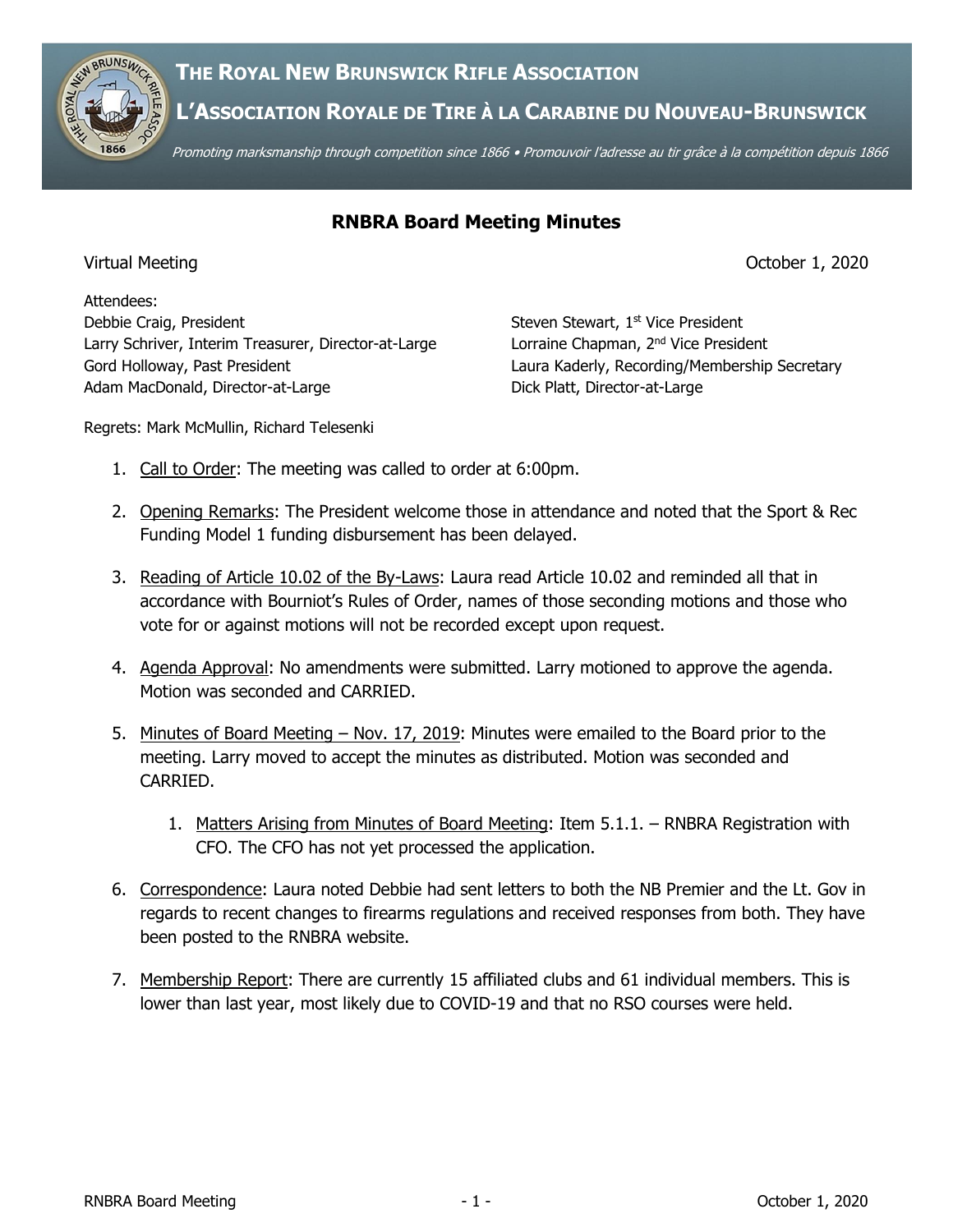

- 8. Treasurer Report: The most recent Profit & Loss Statement and RNBRA Financial Ledger were emailed to the Board prior to the meeting. Larry noted the RNBRA has a balance of \$81,380.56 in the bank; the P&L shows a profit of \$12,190.98, but 2020 funding has not been distributed to the Sections yet. Steven noted that there will be income and expenses from the Provincial Shotgun Championship forthcoming. The Smallbore Championship was cancelled.
- 9. By-Laws Committee Report: The By-Laws Committee (including Larry-Chair, Adam and Steven) have proposed two changes to be voted on at the AGM. See attached By-Law Committee Report.
- 10. Nomination Committee Report: Larry stated that every position has a nominee, so nominations from the floor at the AGM will not be required. There were no lifetime member nominations. The Nominating Committee received the following candidates to stand for election at the AGM:

President – Steven Stewart  $1<sup>st</sup>$  Vice President – Gord Holloway 2 nd Vice President – Mitch Pelletier Directors-at-Large: Adam MacDonald, Mark McMullin, Dick Platt

11. Elections Committee Report: The Elections Committee (including Laura-Chair, Larry and Dick) have decided to send mail-in ballots to all individual members and club representatives. A selfaddressed stamped envelope will be included. A draft letter to members was emailed to the Board prior to the meeting and there were no changes noted.

#### 12. Activity Updates:

- 1. Pistol Section: The Pistol section has held events almost every weekend. A maximum of 20 competitors are allowed per match and they sell out very quickly. The Provincials went well and the Atlantics are coming up. All four Atlantic Bubble provinces are intending to send competitors.
- 2. Fullbore Section: At the start of the season there were some issues getting access to the range at the Base, but Mark helped to resolve them. Matches were held almost every weekend at St-Antoine with around 12-15 people attending each match. The Atlantics were held in St-Antoine and the NB APM was at Batouche last weekend. The DCRA Nationals were cancelled. Access to Batouche could be an ongoing issue in the future.
- 3. Shotgun & Smallbore: The Shotgun Championship was held with approximately 30 competitors in Senior, Women and Youth divisions. Fredericton Trap & Skeet Club indicated they would like to host again. The Smallbore Championship was cancelled.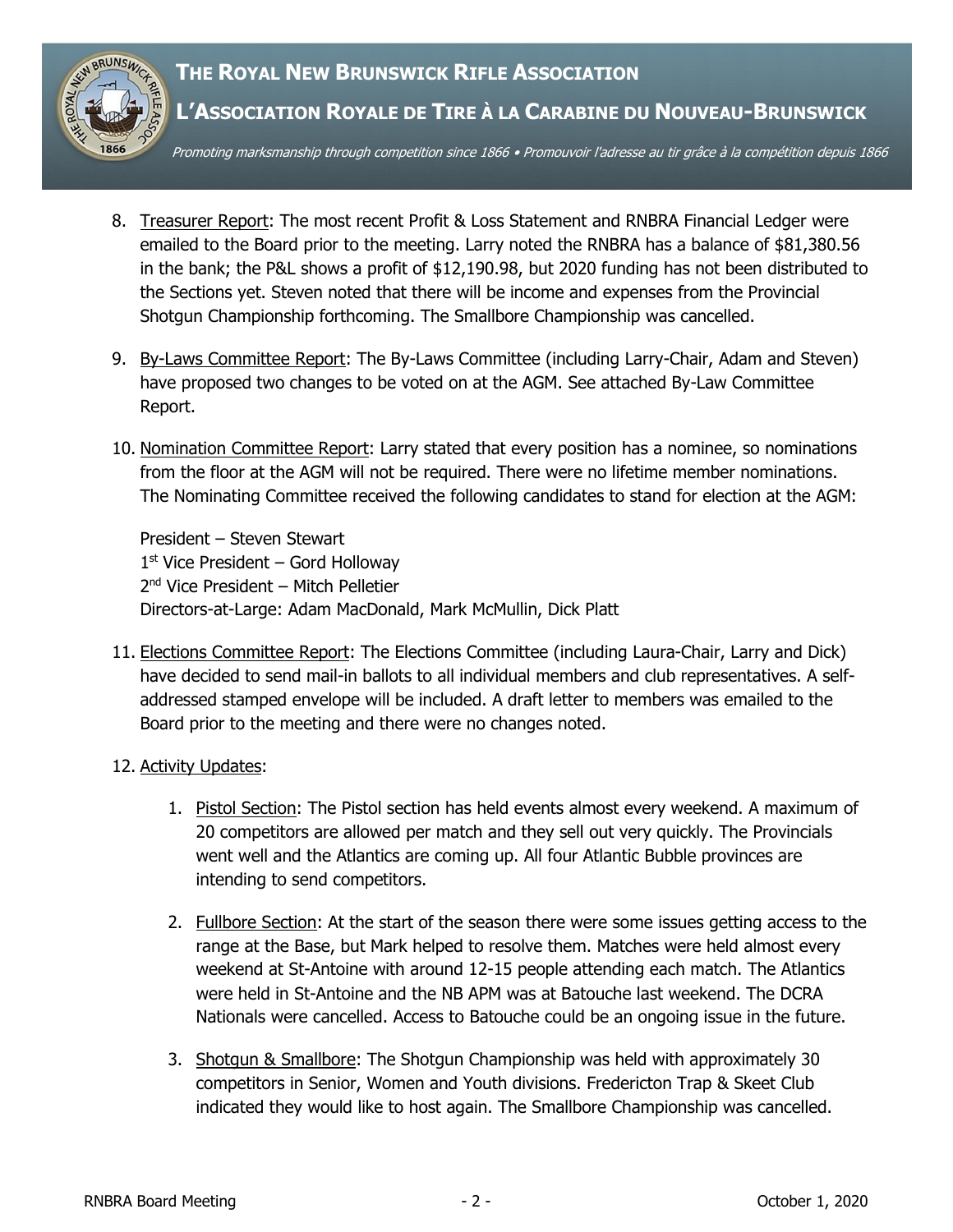# **THE ROYAL NEW BRUNSWICK RIFLE ASSOCIATION**



### **L'ASSOCIATION ROYALE DE TIRE À LA CARABINE DU NOUVEAU-BRUNSWICK**

Promoting marksmanship through competition since 1866 • Promouvoir l'adresse au tir grâce à la compétition depuis 1866

- 4. Benchrest: The Centrefire Championship was held on Sept. 27 with around 10 competitors. The Rimfire Championship was held on Sept. 20 with about 20 competitors attending. Updates can be found on the Minto website.
- 5. DCRA Activities: The RNBRA has to designate a member for the DCRA Advisory Board. The RNBRA can also submit a name for the DCRA Board, but that person has to be voted in by the membership. Currently the NB representative on the DCRA Board is Daniel Chisholm.

The DCRA has prepared affidavits for all 3 court challenges related to the firearms ban. They are preparing for a cross-examination by the Crown.

For next year, the DCRA is looking to host a Service Conditions Championship. They will also be looking at the relationship between the PRAs and the DCRA. Over the winter the DCRA is planning to host rimfire, air gun and postal matches.

6. Club Outreach: Steven has visited 6 affiliated clubs to hand out targets. They are also available as a giveaway at The Gun Dealer. The paper targets are well-received, but in general club activity is down.

#### New Business

- 13. RNBRA COVID-19 Op Plan & Return to Play Guidance: The RNBRA issued an Operation Plan to its affiliated clubs on May 15 and has translated it into French. Clubs have to produce a copy if HealthNB shows up during a match. Two amendments have been issued and a third is forthcoming regarding passive screening. Many other sports clubs are very concerned because they do not have insurance coverage, but RNBRA does.
- 14. RNBRA Insurance & Finance Committee: It was noted that the Finance Committee (FC) should be responsible for investigating insurance coverage. The Audit Committee oversees the Finance Committee, so the FC is to submit a report to the Audit Committee, who will then make a recommendation at the AGM for the coming insurance year (May  $1 -$  April 30, typically).
- 15. RSO Practical Component: A discussion was held because a club has asked for a live fire practice/demonstration for action shooting. It was suggested this could be recorded and turned into a workshop.